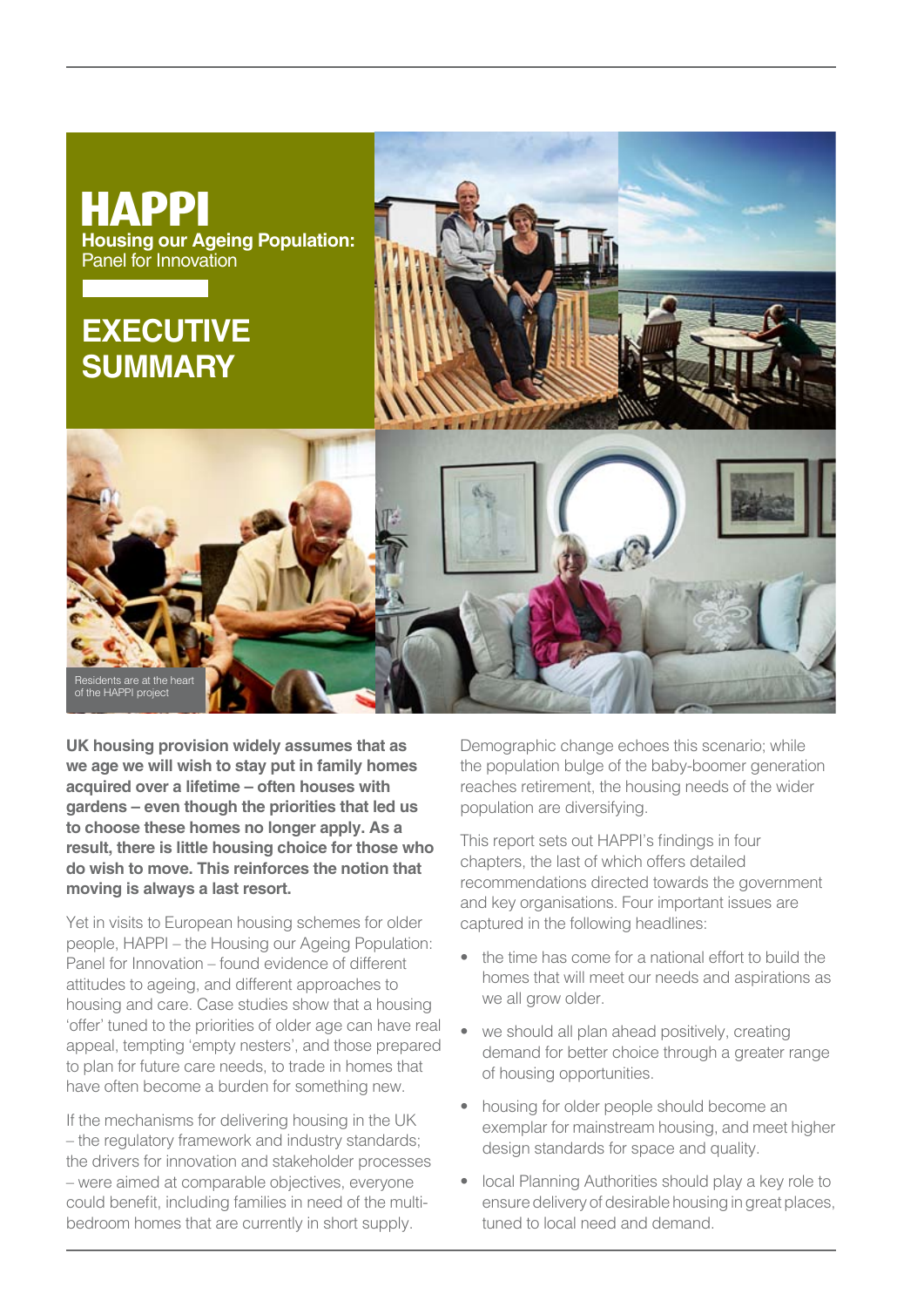## **The HAPPI report**

Setting out the case for change in the provision of housing for older people, the report asks four questions, each leading on from the one before:

- Why is meeting older people's housing needs a national priority?
- What kind of housing will meet our needs as we grow older?
- How can this housing be delivered?
- Who can make it happen?

Acknowledging the complexity of the topic – a layered debate with many voices to be heard – the structure of the document interleaves its core text with case studies and 'talking heads'. This strategy allows residents, commentators, Panel members and industry figures to have a say in the discussion, set against the background of case studies chosen for the lessons they can teach us.



### **Background**

HAPPI – Housing our Ageing Population: Panel for Innovation – was commissioned by the Homes and Communities Agency, on behalf of Communities and Local Government and the Department of Health, to consider how best to address the challenge of providing homes that meet the needs and aspirations of the older people of the future.

The Panel's work builds on Lifetime Homes, Lifetime Neighbourhoods: a national strategy for housing in an ageing society, with a focus on:

- **Improving the quality of life** of our ageing population by influencing the availability and choice of good housing
- **Challenging the perceptions** of housing for older people
- **Raising the aspirations** of older people to demand higher quality, more sustainable homes;
- **Spreading awareness** of the possibilities that innovative design can offer.

# **Why is meeting older people's housing needs a national priority?**

Not only are we living longer, so that our 'oldest old' are twice as many as 15 years ago, but the average Briton is now comparatively middle aged. Although the young population is shrinking, half of babies born now will live to be a hundred. Bearing these facts and figures in mind, the Panel sought to collect existing knowledge and inspire new thinking to enhance housing choice for an increasingly diverse older population.

The report sets out its understanding of the spectrum of care, from 'mainstream' to 'specialised' housing typologies, within a discussion that accounts for the role of Lifetime Homes, Lifetime Neighbourhoods in the context of social change. Whilst recognising the variety of needs represented by the ageing population – a group as diverse as any other age range – the Panel welcomed the opportunity to respond to what older people have in common, encouraging all concerned to imagine a new and better kind of housing.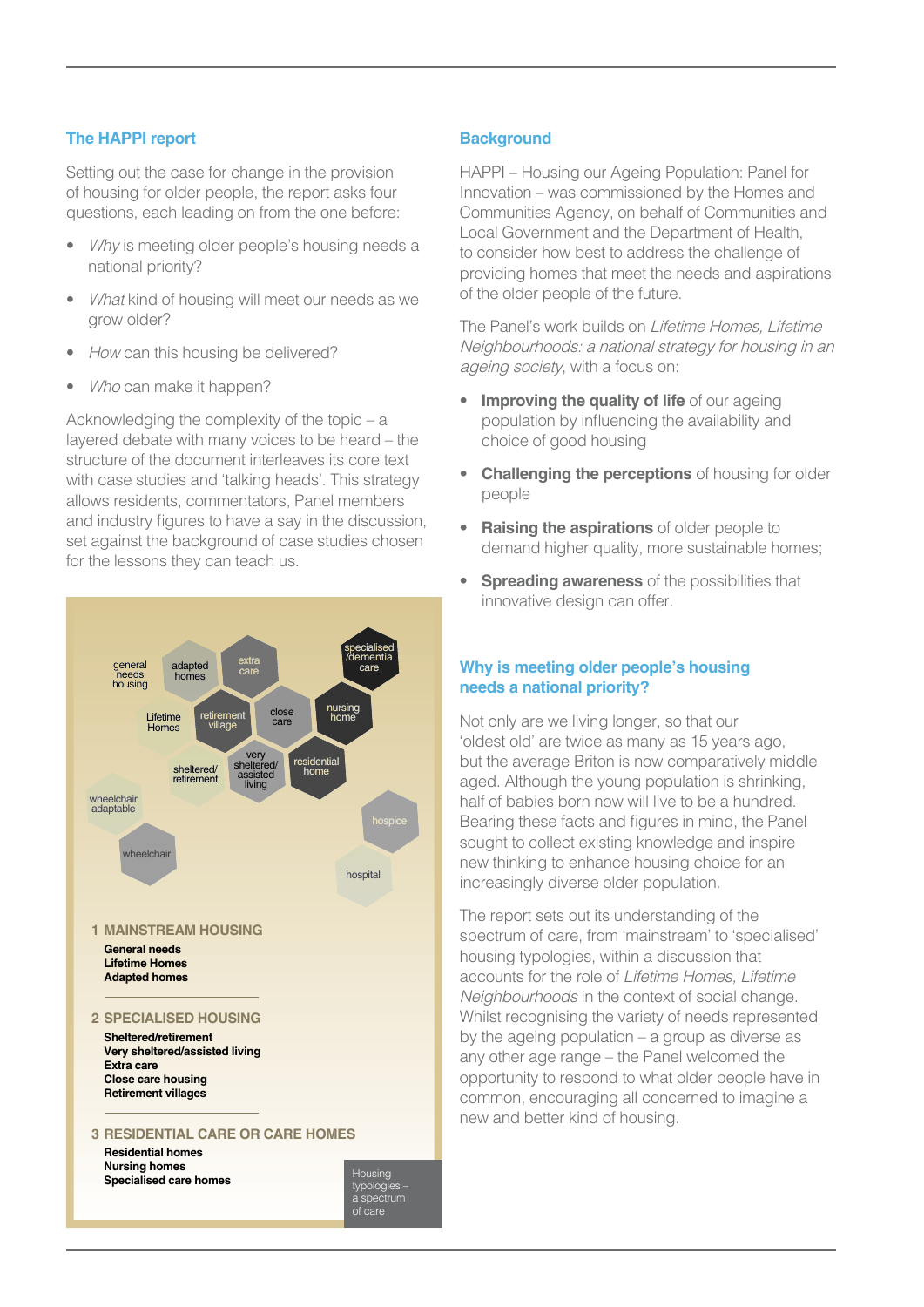## **What kind of housing will meet our needs as we grow older?**

The question 'what' makes us think about ourselves – about what we want our housing to do for us, and where we want to live. Digging deeper into the question of what we want from our housing as we grow older, and what the barriers are to getting it, the Panel drew on contributions from stakeholders and residents. Connections between the environment and identity – how one's sense of self changes with age – inform housing priorities, underpinning the way that places come to matter.

Case studies provide insights into social and practical aspects of housing options, including cohousing and mutual housing models, the relevance of neighbourhood integration, and the challenges of specialised care. Design has a role to play in creating value; housing that offers real choice will respond to its physical and social circumstances.

### **How can this housing be delivered?**

Meeting the needs and aspirations of our ageing population concerns the entire machinery of housing delivery, from planning to construction. Emphasising the space of the home, HAPPI identified ten key design elements:

- Space and flexibility
- Daylight in the home and in shared spaces
- Balconies and outdoor space
- Adaptability and 'care ready' design
- Positive use of circulation space
- Shared facilities and 'hubs'
- Plants, trees, and the natural environment
- Energy efficiency and sustainable design
- Storage for belongings and bicycles
- External shared surfaces and 'home zones'

#### **Who can make it happen?**

Implications for national and local policy makers, planning and funding authorities, housing and care providers across all sectors – and for each of us – are framed as an appeal for coordinated action, with recommendations directed to particular organisations and bodies. The challenge goes beyond the task of simply delivering housing. It entails changing attitudes as well as public opinion. The final chapter of the report builds on earlier calls for all concerned to raise awareness of the significance of this issue, which touches all citizens and communities, and for research and development in the built environment to promote debate about how better design can add value to older people's lives and homes.